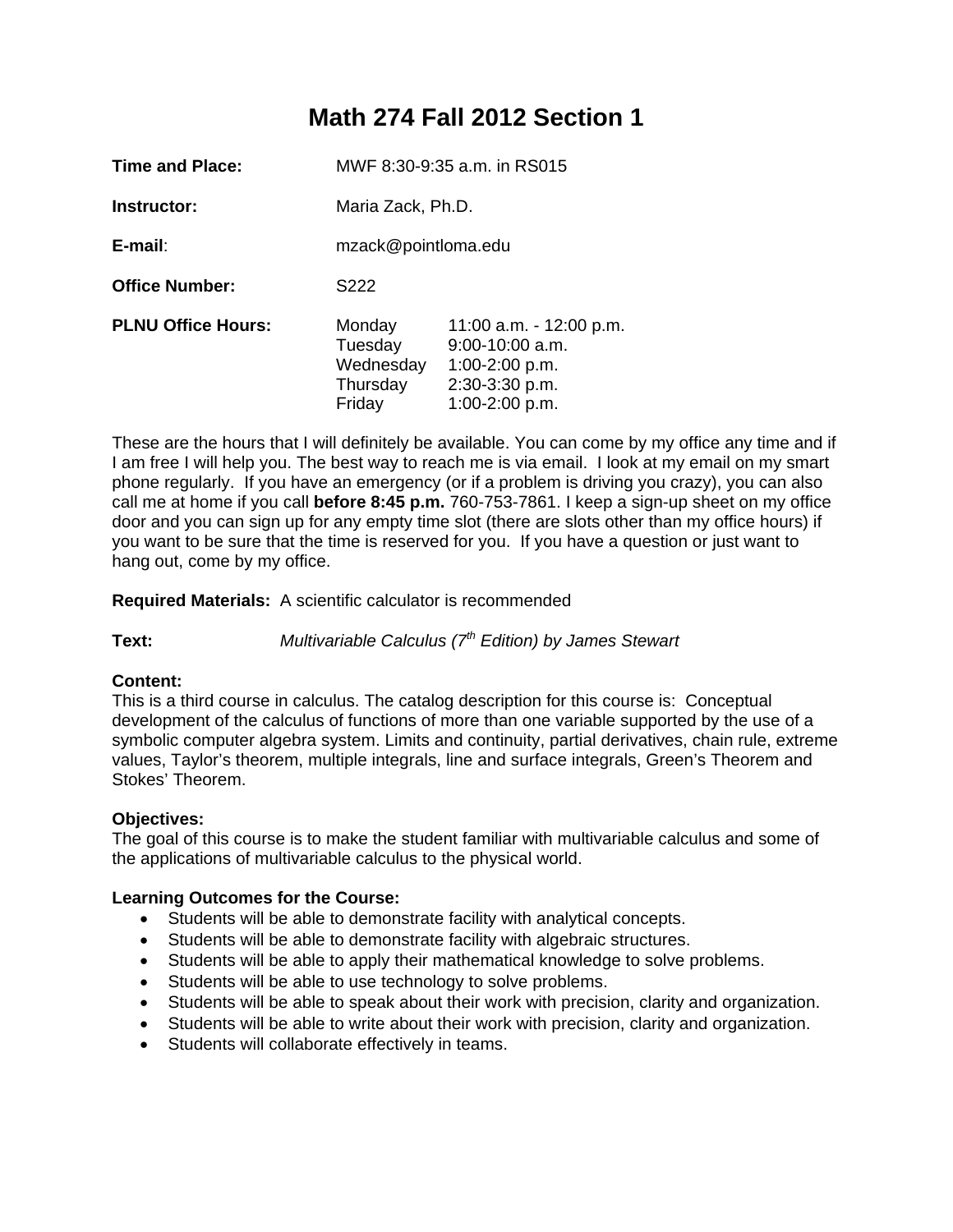# **Grading:**

The components of the grades:

| <b>Homework</b>                | 150  |
|--------------------------------|------|
| <b>Projects and Activities</b> | 100  |
| Exams (3 at 150 points each)   | 450  |
| Final                          | 300  |
|                                |      |
| <b>Total Points</b>            | 1000 |

Approximate minimal points required to obtain a given grade are:

|   |             |            |            | D          |  |
|---|-------------|------------|------------|------------|--|
|   |             | (875, 900) | (775, 800) | (675, 700) |  |
|   | [925, 1000] | [825, 875] | [725, 775] | [625, 675] |  |
| - | [900, 925)  | [800, 825] | [700, 725] | [600, 625] |  |

Note that scores of 599 or lower will result in an F.

## **Homework:**

Homework will be assigned each day at the end of class. All homework assigned in a week will be **due at the start of class** the next Wednesday. No late homework will be accepted except by prior arrangement or with a documented emergency. Homework assignments are posted on my office door. The object of the homework is to learn how to do the problems so I expect to see calculations on your homework using the terminology and methods of the class and not just the answer. A random selection (the same for all people) of the problems will be graded on any homework assignment.

# **Projects and Activities:**

During the semester you will be assigned 4-5 activities or projects that will require group work outside of class. These projects will need to be written up carefully. I will make my expectations clear for each project.

# **Exams:**

There are three in-class exams. If you do not take an exam you will receive a zero for it. Late exams may be taken only by prior arrangement or with a documented emergency. I must participate in the decision for you to miss an exam, this means that you need to phone me before missing an exam.

#### **Final:**

The final is cumulative and is given on **FRIDAY DECEMBER 14, 8:00-10:00 a.m.**

#### **Attendance:**

Attendance is expected at each class session. In the event of an absence you are responsible for the material covered in class and the assignments given that day.

Regular and punctual attendance at all classes in which a student is registered is considered essential to optimum academic achievement. Therefore, regular attendance and participation in each course are minimal requirements to be met. There are no allowed or excused absences except when absences are necessitated by certain university-sponsored activities and are approved in writing by the Provost. Whenever the number of accumulated absences in a class, for any cause, exceeds ten percent of the total number of class meetings, the faculty member has the option of filing a written report to the Vice Provost for Academic Administration which may result in de-enrollment, pending any resolution of the excessive absences between the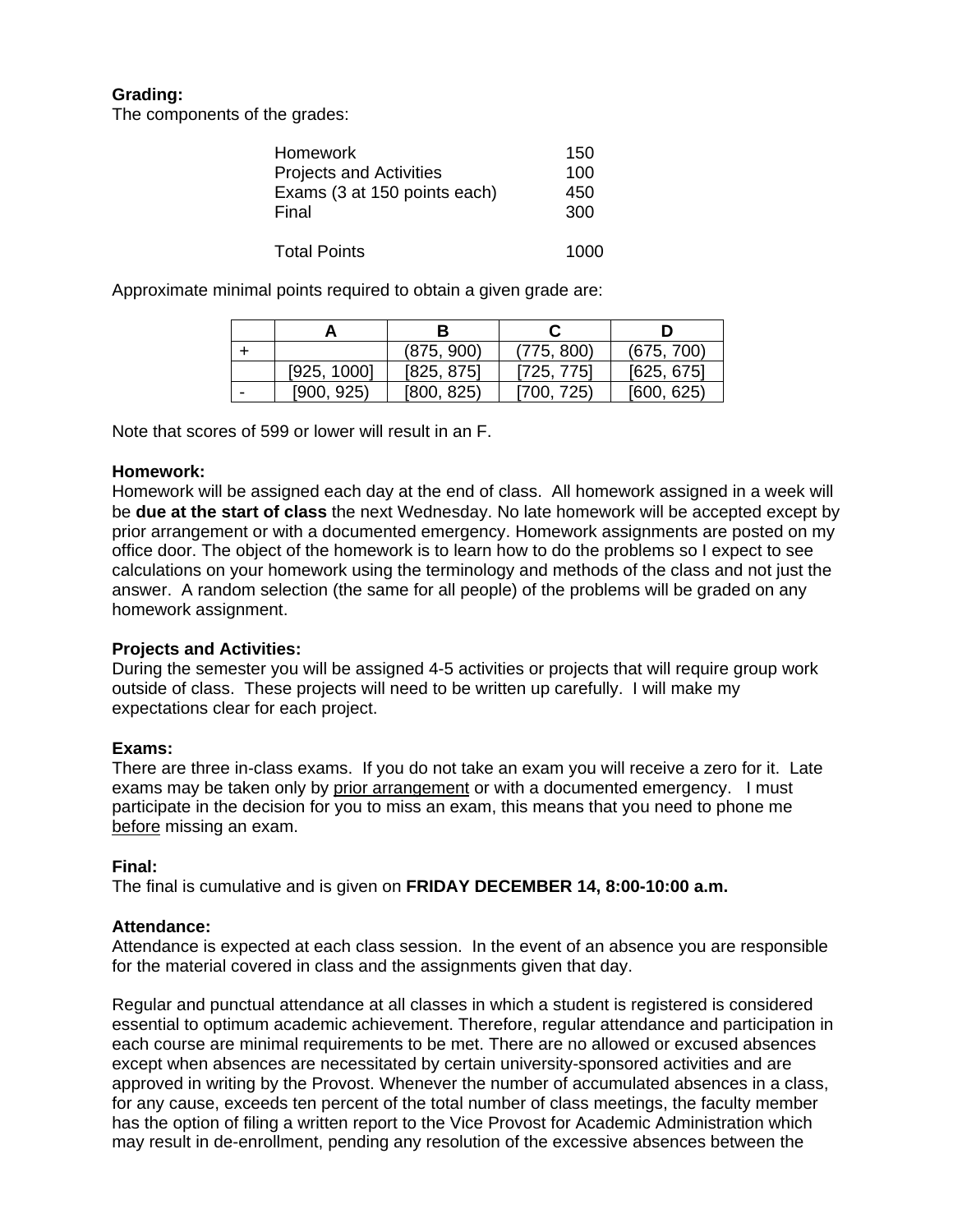faculty member and the student…If the date of de-enrollment is past the last date to withdraw from a class, the student will be assigned a grade of W or WF (no grade). There are no refunds for courses where a de-enrollment was processed." (see catalog for full text)

## **Class Enrollment:**

It is the student's responsibility to maintain his/her class schedule. Should the need arise to drop this course (personal emergencies, poor performance, etc.), the student has the responsibility to follow through (provided the drop date meets the stated calendar deadline established by the university), not the instructor. Simply ceasing to attend this course or failing to follow through to arrange for a change of registration (drop/add) may easily result in a grade of F on the official transcript.

## **Academic Accommodations:**

While all students are expected to meet the minimum academic standards for completion of this course as established by the instructor, students with disabilities may require academic accommodations. At Point Loma Nazarene University, students requesting academic accommodations must file documentation with the Disability Resource Center (DRC), located in the Bond Academic Center. Once the student files documentation, the Disability Resource Center will contact the student's instructors and provide written recommendations for reasonable and appropriate accommodations to meet the individual needs of the student. This policy assists the university in its commitment to full compliance with Section 504 of the Rehabilitation Act of 1973, the Americans with Disabilities (ADA) Act of 1990, and ADA Amendments Act of 2008, all of which prohibit discrimination against students with disabilities and guarantees all qualified students equal access to and benefits of PLNU programs and activities.

Students with learning disabilities who may need accommodations should discuss options with the instructor during the first two weeks of class.

#### **Academic Honesty:**

The Point Loma Nazarene University community holds the highest standards of honesty and integrity in all aspects of university life. Academic honesty and integrity are strong values among faculty and students alike. Any violation of the university's commitment is a serious affront to the very nature of Point Loma's mission and purpose.

Academic dishonesty is the act of presenting information, ideas, and/or concepts as one's own when in reality they are the results of another person's creativity and effort. Such acts include plagiarism, copying of class assignments, and copying or other fraudulent behavior on examinations. For more details on PLNU's policy go to:

http://www.pointloma.edu/experience/academics/catalogs/undergraduate-catalog/point-lomaeducation/academic-policies

A student who is caught cheating on any item of work will receive a zero on that item and may receive an "F" for the semester. See the PLNU Catalog for a further explanation of the PLNU procedures for academic dishonesty.

#### **E-mail:**

I expect that you regularly use e-mail. I will periodically send you information and updates via email. In the first two weeks of class you must activate your PLNU e-mail account if you are not currently using it.

#### **Some Tips About This Class:**

This class moves very rapidly and covers a lot of material. For the best success in this class come to class regularly, stay current with your assignments (cramming won't help) and if you have a question *ASK*.